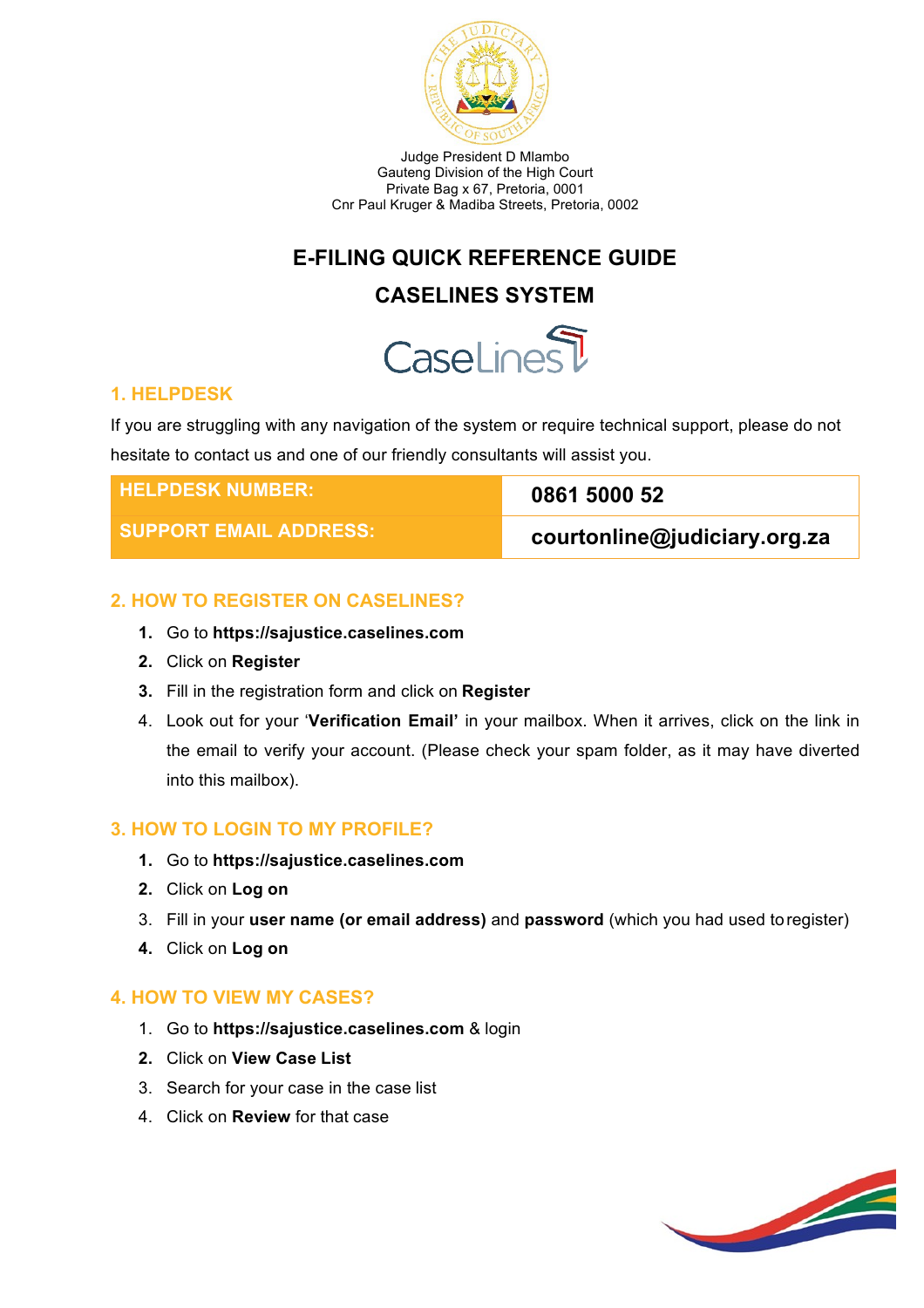## **5. LOAD DOCUMENTS INTO A CASE**

- 1. Go to **https://sajustice.caselines.com** & login
- **2.** Click on **View Case List**
- 3. Find your case in the case list
- **4.** Click on **Update Case**
- **5.** Click on **Sections**
- 6. Create a new section if appropriate
- **7.** Click on **Upload Document(s)**
- **8.** Scroll down and click on **Add Files**
- 9. Select the files you want to upload from your PC or Network Drive
- **10.** Click on **Start Upload**
- 11. Wait for the upload to complete

# **6. RENAME DOCUMENTS FOR THE CASE INDEX**

- 1. Go to **https://sajustice.caselines.com** & login
- **2.** Click on **View Case List**
- 3. Find your case in the case list
- **4.** Click on **Update Case**
- **5.** Click on **Sections**
- **6.** Click on **Update All Documents**
- 7. Change the details of each document as appropriate. All changes are automatically saved and reflected in the review page within a few minutes.

#### **7. NAVIGATING MY CASE**

- 1. Complete the instructions for **4. How to view my Cases?** above
- 2. In the left hand panel of the screen, click on the documents and sections that are shown

# **8. INVITE ANOTHER PERSON TO THE CASE**

- 1. Go to **https://sajustice.caselines.com** & login
- **2.** Click on **View Case List**
- 3. Find your case in the case list
- **4.** Click on **Update Case**
- **5.** Click on **People**
- **6.** Click on **Invite New Participant**
- 7. Fill in the person's email address
- 8. Check that the appropriate permissions are ticked
- **9.** Click **Invite**
- 10. The invited person will receive an email

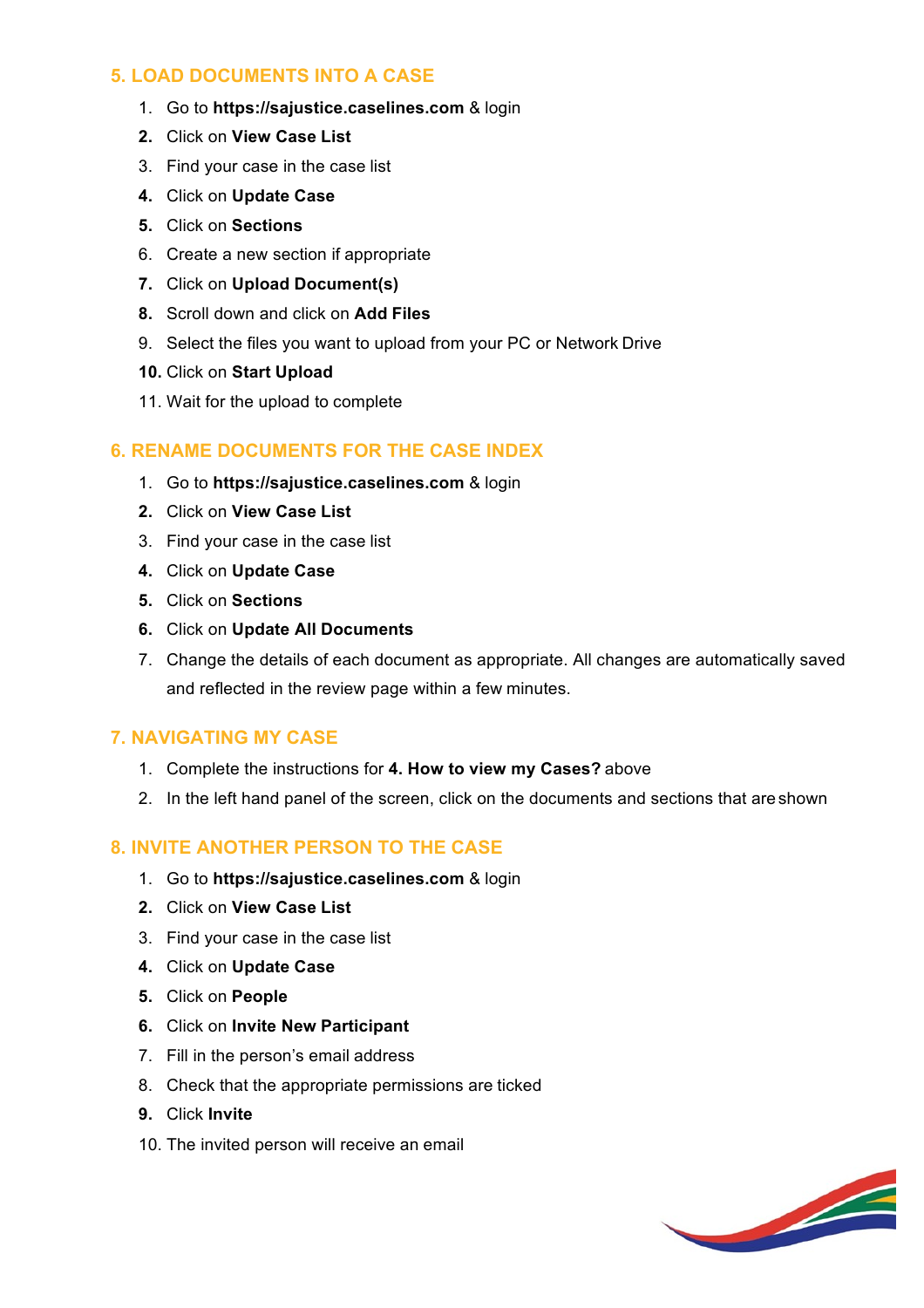## **9. DOWNLOAD THE BUNDLE OR INDEX FOR PRINTING**

- 1. Go to **https://sajustice.caselines.com** & login
- **2.** Click on **View Case List**
- 3. Find your case in the case list
- **4.** Click on **Update Case**
- **5.** Click on **Bundles**
- **6.** Click on **Download**
- 7. Choose an option to download the complete bundle, a section from the bundle or just the index. Download the index in Web, Word or Spreadsheet format.

## **10. ADD A NOTE**

- **1.** Complete the instructions for **4. How to view my Cases?** and **7. Navigating my Case** above
- **2.** At the top of the web page, click on **NOTES**
- **3.** Click on **Draw a Box, Draw a Filled Box, Highlight Text or Draw Freehand**
- 4. **Drag** your mouse across an area of a page, holding down the left hand mouse button
- 5. Type in your comment
- 6. Select the **privacy level** for the comment
- **7.** Click **Save**
- 8. Your comment will appear in the right-hand panel and will be visible to others according to your selected privacy level

#### **11. PRESENT IN THE COURT ROOM USING PAGE DIRECTION**

- **1.** Complete the instructions for **4. How to view my Cases?** and **7. Navigating my Case** above
- 2. Find the page that you want to present to the Judge
- **3.** At the top of the web page, click on **FIND**
- **4.** Click on **Direct Others to Page**
- 5. Other people will receive a message directing them to that page

#### **12. PRESENT IN THE COURT ROOM USING PRESENTER MODE**

- **1.** Complete the instructions for **4. How to view my Cases?** and **7. Navigating my Case** above
- **2.** At the top of the web page, click on **PRESENTATION**
- **3.** Click on **Start Presentation**
- 4. Those people that have opted to follow you will now be directed around the evidence bundle as you move around the evidence bundle